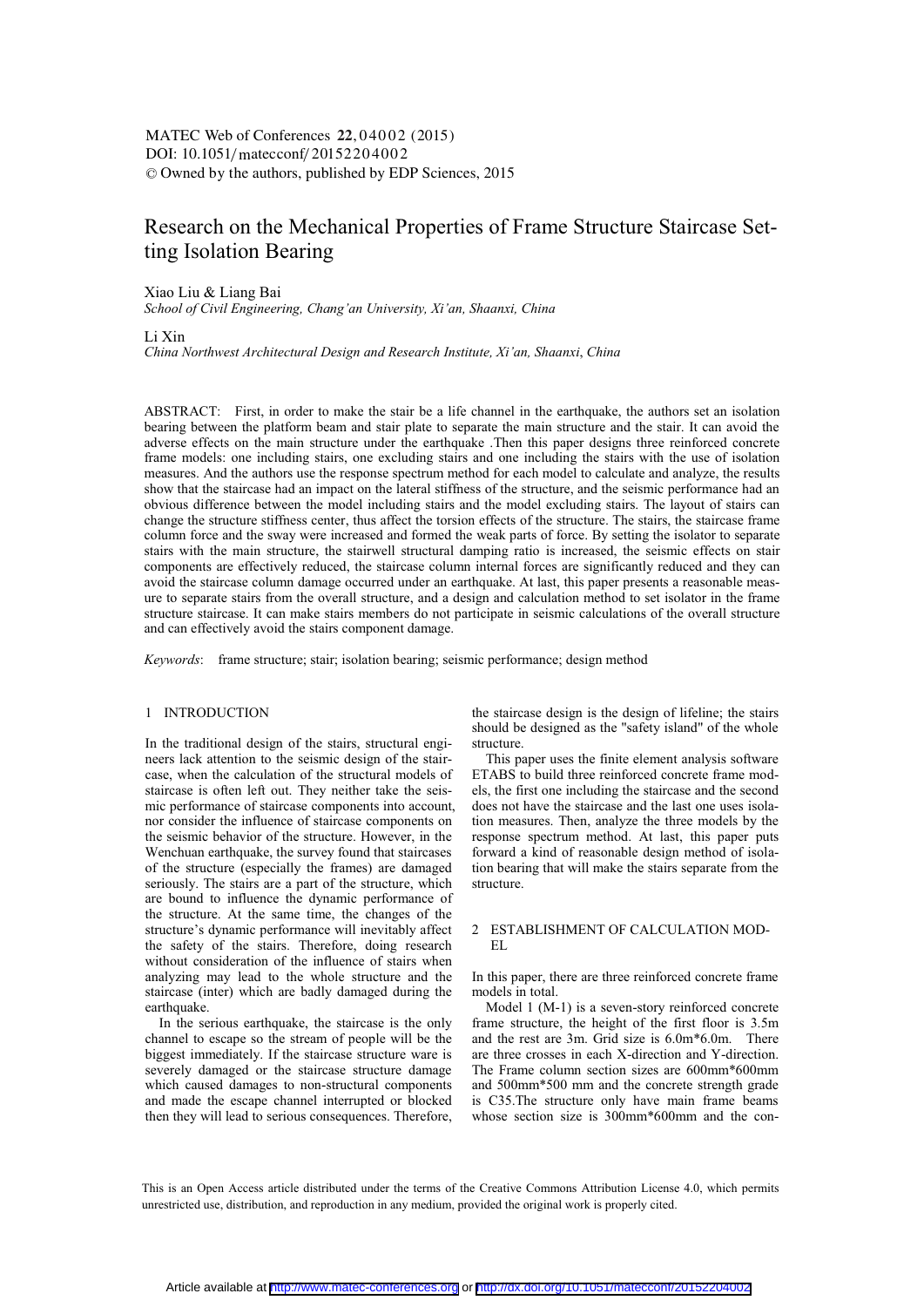crete strength grade is C30. The floor's concrete strength grade is C30 and its thickness is 120mm. This model has no stairs.

Model 2 (M-2) is established on the basis of M-1 and set stairs in accordance with the actual situation. The rest platform's thickness is 120mm; the ladder's thickness is 120mm; the staircase column section size is 300mm\*300mm; the size of beam section is 250mm \* 400 mm; the concrete strength grade is C30.

Model 3 (M-3) is built on the basis of M-2 and the isolation bearings are arranged between the stairs and platform's beams.

In this analysis, the floor slabs are simulated by the membrane element; the stair slabs are simulated by the shell element; beams and columns are simulated by the space bar element model; and the freedoms of each model bottom are fixed in the analysis. The model's planes and graphic models are shown in Figure 1.



(a) Plane graph of the structure



(b) Graphic model of M-1



(c) Graphic model of M-2



(d) Graphic model of M-3

Figure 1. Details of computer models

## 3 ASSUMPTIONS IN THE CALCULATION

Assume that the Seismic fortification intensity is 8 (0.2g), the classification of design earthquake is one group which is the Site Classification II (T =  $0.35$  s); the floor's additional dead load is 2.5 KN/*m*<sup>2</sup> and the live load is 2  $KN/m^2$ . . Then, use the mode-decomposition response spectrum method to analyze the models. Floors are assumed infinitely rigid in its own plane.

# 4 ANALYSIS OF THE CALCULATION RESULTS

#### 4.1 *Analysis of the response spectrum method's calculation results*

Modal analysis uses the Ritz vector method to consider the effects of dynamic loads on the dynamic performance of the structure. The mode number of calculation is 12 and the result shows that the modal participation mass is more than 90% of the total weight. The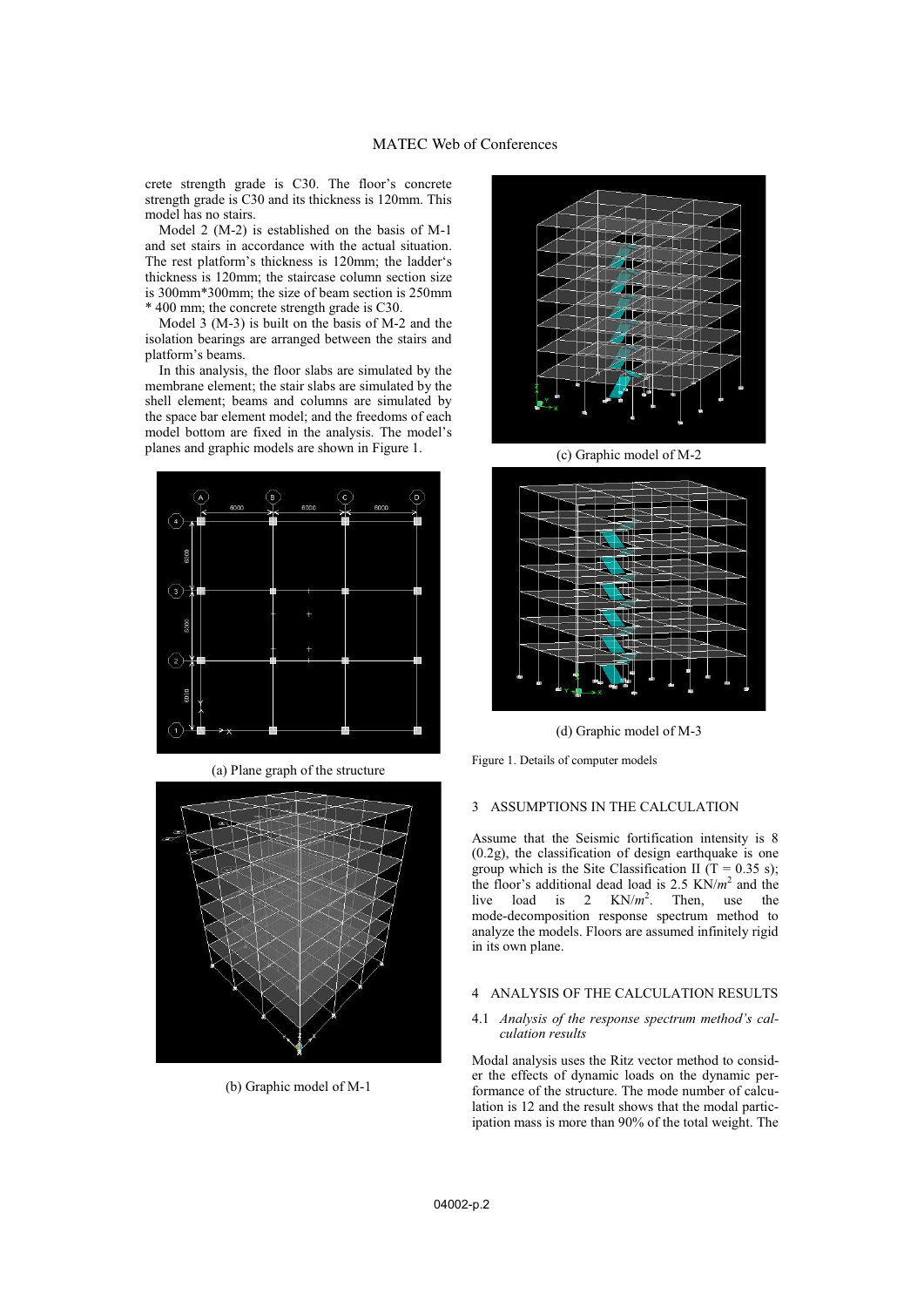structural damping is 0.05, the response spectrum is chosen in the "seismic design code", and the modal combination and the direction combination respectively use the CQC method and the modified SRSS method.

(1) The vibration periods and the modal participation ratios of the front 5 modes of participation coefficient are shown in Table 1 to Table 3.

Table1. Period and mass-ratios of mode  $(1 \sim 5)$  of M-1

| Tuble 1. Terrou and mass futios of mode |         |       | 7.01111 |        |
|-----------------------------------------|---------|-------|---------|--------|
| Mode of vibration                       | T/s     |       |         |        |
| Mode-1                                  | 1.05423 | 31 29 | 51 35   | 0      |
| Mode-2                                  | 1.05423 | 5135  | 31 29   | 0      |
| Mode-3                                  | 0.33006 | 3.26  | 694     | $_{0}$ |
| Mode-4                                  | 0.33006 | 6 94  | 3.26    | 0      |
| Mode-5                                  | 0.17889 | 149   | 2.38    |        |

| Table 2. Period and mass-ratios of mode $(1\sim 5)$ of M-2 |  |  |
|------------------------------------------------------------|--|--|
|------------------------------------------------------------|--|--|

| Mode of vibration | T/s     | U    |       | R.    |
|-------------------|---------|------|-------|-------|
| Mode-1            | 1.00232 | 0.82 | 3 1 4 | 78.81 |
| Mode-2            | 0.9634  | 8136 | 0.47  | 0.62  |
| Mode-3            | 0.8457  | 0.26 | 78.83 | 3.33  |
| Mode-4            | 0.31491 | 0.17 | 04    | 941   |
| Mode-5            | 0.30745 | 997  | 0.05  | 0.13  |

| Table 3. Period and mass-ratios of mode $(1\sim 5)$ of M-3 |  |  |
|------------------------------------------------------------|--|--|
|------------------------------------------------------------|--|--|

| Mode of vibration | T/s         | $U_{r}$ |       | R.,   |
|-------------------|-------------|---------|-------|-------|
| Mode-1            | 1 0 1 1 4 2 | 30.26   | 339   | 49.17 |
| Mode-2            | 0.99527     | 176     | 637   | 24.74 |
| Mode-3            | 0.96942     | 0.89    | 73 17 | 8 86  |
| Mode-4            | 0.3183      | 797     | 0.17  | 1.88  |
| Mode-5            | 0.31402     | 193     | 233   | 5.73  |

By contrasting Table 1, Table 2 and Table 3, we can see that: 1) the modes of model 1 are all translations in X-direction and Y-direction and illustrate that the model is symmetrical and the structural torsion is not obvious; in model 2, the first mode is twisting around Z-axis, the second mode is a translation in X-direction, the third mode is a translation in Y-direction;in model 3,the first mode is twisting around Z-axis and a translation in X-direction (It is primary to be twisting around Z-axis), the second mode is a translation in X-direction, which is twisting around Z-axis (It is primary to be a translation in X-direction), the third mode is a translation in Y-direction. 2) The first translational vibration period of model 2 is significantly less than that of model 1 and model 3, reduced to 80.2% and 87.2% in the Y-direction which is parallel with the boards of the ladder and reduced to 91.4% and 96.8% in the Y-direction.

(2) The floor displacement, the storey drifts, the floor shear and the floor rigidity of models in X-direction are shown in Figure 2. The maximum values of them are shown in Table 4.

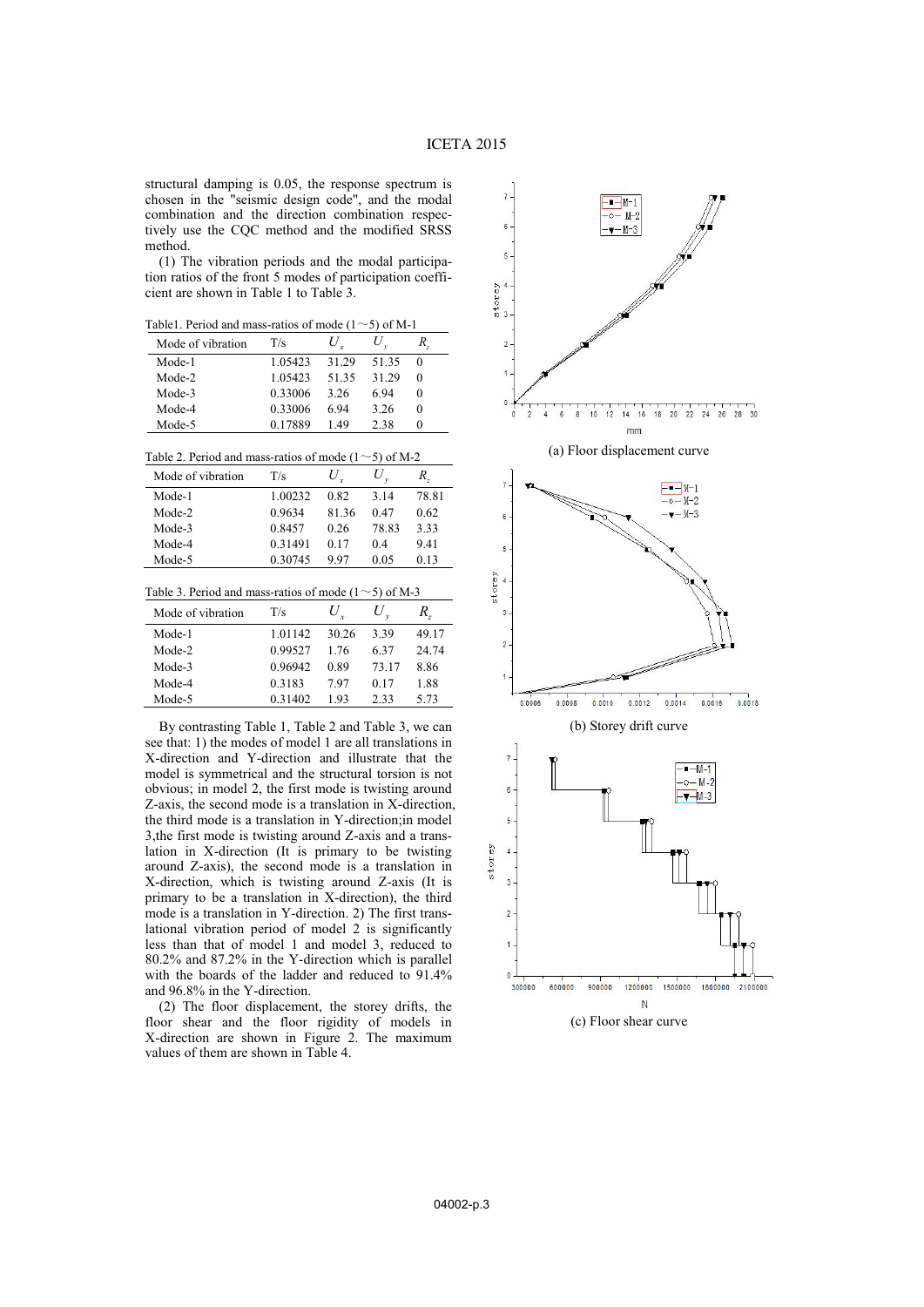# MATEC Web of Conferences



Figure 2. Storey displacement, storey drifts, storey force and storey stiffness of models in X-direction

Table 4. Maximum of storey response based on spectrum-case of model (X-direction)

| Model | Floor displace- | Storey | Floor shear | Floor rigid-  |
|-------|-----------------|--------|-------------|---------------|
|       | ment (mm)       | drifts | (kn)        | ity $(kn/mm)$ |
| $M-1$ | 25.9957         | 1/585  | 1949        | 494           |
| $M-2$ | 24.5631         | 1/621  | 2090        | 577.6         |
| $M-3$ | 25.0471         | 1/603  | 2021        | 522.7         |

Figure 2 and Table 4 show: 1) the floor displacement of model 1 is less than the floor displacement of model 2, the floor displacement of model 3 is between the floor displacement model 1 and model 2. 2) The maximum storey drifts of the three models are all at the second storey;the maximum storey drifts of model 2 is 5.8% less than the max storey drifts of model 1; the maximum storey drifts of model 3 is 3% less than the maximum storey drifts of model 1. 3) The maximum floor shear of model 2 is 7.2% more than the maximum floor shear of model 1; the maximum floor shear of model 3 is 3.7% more than the maximum floor shear of model 1.4) The maximum floor rigidity of model 2 is 16.9% more than the maximum floor rigidity of model 1 and the maximum floor rigidity of model 3 is similar to the maximum floor rigidity of model 1.

(3)The floor displacement, the storey drifts, the floor shear and the floor rigidity of models in Y direction are shown in Figure 3. The maximum values of them are shown in Table 5.



(a) Floor displacement curve



0.0000 0.0002 0.0004 0.0006 0.0008 0.0010 0.0012 0.0014 0.0016 0.0018 0.0020

## (b)Storey drift curve



(c)Floor shear curve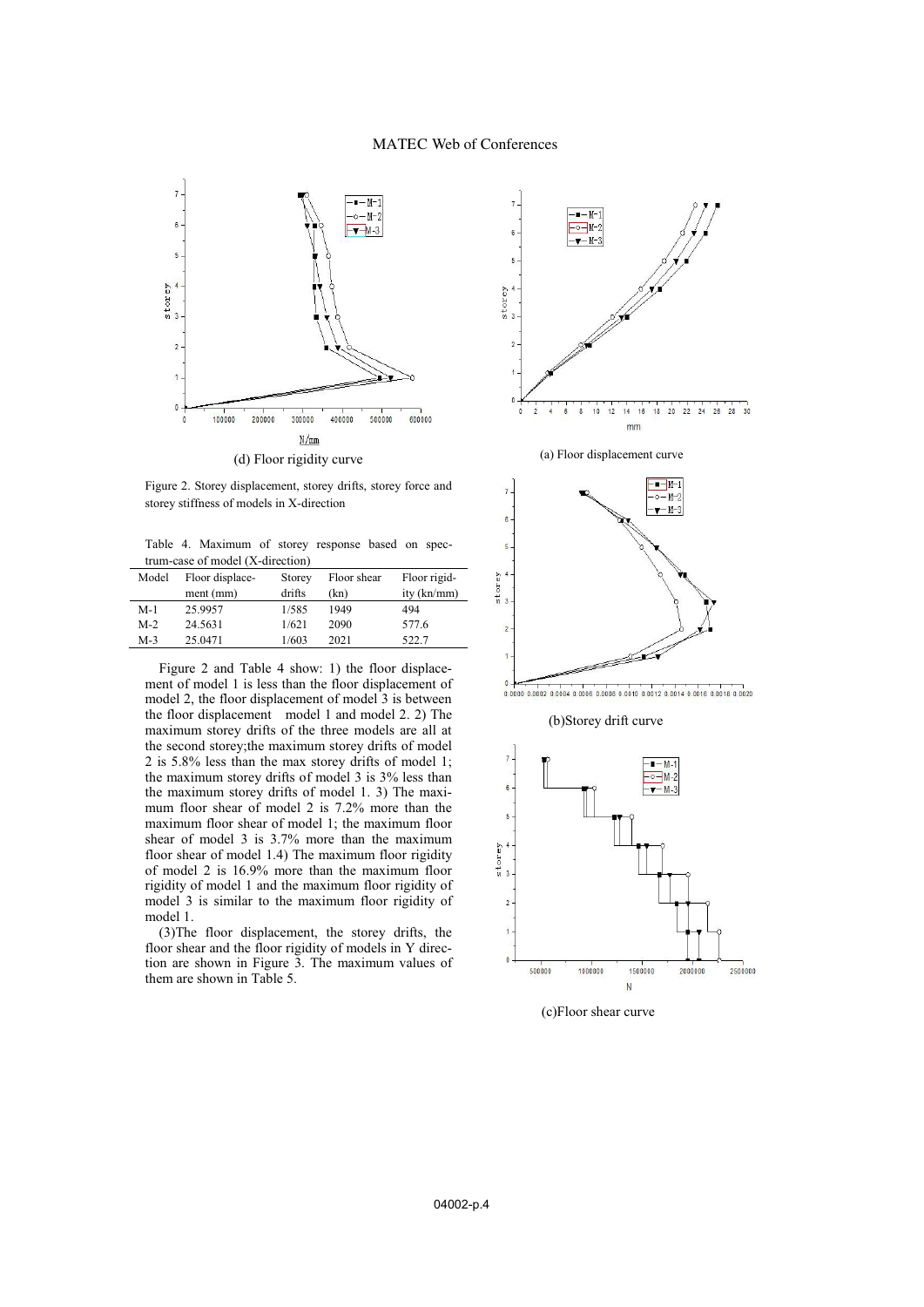

(d) Floor rigidity curve

Figure 3. Storey displacement, storey drifts, storey force and storey stiffness of models in Y-direction

Table 5. Maximum of storey response based on spectrum-case of model (Y-direction)

| Model | Floor displace- | Storey | Floor        | Floor rigid- |
|-------|-----------------|--------|--------------|--------------|
|       | ment (mm)       | drifts | shear $(kn)$ | ity (kn/mm)  |
| $M-1$ | 25.9957         | 1/585  | 1949         | 494          |
| $M-2$ | 24.5631         | 1/621  | 2090         | 577.6        |
| $M-3$ | 25.0471         | 1/603  | 2021         | 522.7        |

Figure 3 and Table 5 show that:1) The floor displacement of model 1 is less than the floor displacement of model 2; the floor displacement of model 3 is between the floor displacement model 1 and model 2.2) The max storey drifts of the model 1 and model 2 are at the second storey but the maximum storey drifts of the model 3 is at the third storey;the maximum storey drifts of model 2 is 14.56% less than the maximum storey drifts of model 1;the maximum storey drifts of model 3 is similar to the maximum storey drifts of model 1.3) The maximum floor shear of model 2 is 16.1% more than the maximum floor shear of model 1; the maximum floor shear of model 3 is 5.9% more than the maximum floor shear of model 1.4) The maximum floor rigidity of model 2 is 43.76% more than the maximum floor rigidity of model 1 and the maximum floor rigidity of model 3 is 3.4% more than the maximum floor rigidity of model 1.

(4)The maximum shear of staircase frame columns is shown in table

Table 6. Maximum shear of staircase frame column based on response spectrum method

| Model            | M-1    | M-2    | $M-3$  |
|------------------|--------|--------|--------|
| Shear force (KN) | 130.07 | 355.07 | 209.00 |

It is shown in Table 6 that the maximum shear of staircase frame column in model 2 is nearly 3 times than that of model 1 and illustrates that adding the stairs makes the maximum shear of staircase frame

column in the earthquake more easier to greatly increase and damage; the maximum staircase column shear of model M-3 is reduced by 41% than that of model M-2, which means setting the isolation bearings make the internal force of frame column of the staircase be greatly reduced, thus it can avoid the staircase frame column's failure.

In a conclusion: 1) Setting the isolation bearings can effectively reduce the structural torsion caused by the stairs and prolong the structural vibration period. 2) Setting stairs has influence both on X-direction and Y-direction and the influence on the Y-direction that parallels with stairs is more significant. 3) Setting stairs makes the floor rigidity increase significantly, while the floor displacement and the storey drifts decrease. Influence of stairs on structure is decreased obviously after setting the rubber isolation bearings.4) Setting the rubber isolation bearing makes the frame column shear forces which is caused by the arrangement of the stairs greatly reduced and effectively prevent the premature failure.

## 5 CONCLUSIONS

(1) Setting stairs changes the center of rigidity of the structure which influences on the torsion effect of structure. At the same time, it makes the lateral stiffness of the structure and the internal force of frame columns of staircase increased so that the staircase becomes a vulnerable part. The stairs which have mainly influence on the Y–direction are paralleled with stairs and cause a bridging effect along this direction.

(2) Setting the rubber isolation bearing reduces the effect of the stairs on the structure and the internal force of frame column in the staircase was significantly reduced during an earthquake. It can avoid early damage of staircase frame columns and make the seismic response of the structure similar to that not including stairs.

(3) In the traditional design method, the staircase components are often neglected, which may lead to the whole structure and the staircase damaged seriously during an earthquake. Therefore, the rubber isolation bearing should be set in the stairs to make the calculation model similar to the actual engineering.

#### REFERENCES

- [1] Hongjun Dai & Kai Qi. 2011. Analysis on seismic--response of reinforced concrete frame structure with different--thickness staircase. *Journal of Fuzhou University (Natural Science Edition)*.
- [2] Yanmei Jing, Xinpei Zhang & Zhipeng Tina. 2012. Elastoplastic response analysis of frame with slab stairs under severe earthquake. *World Earthquake Engineering*.
- [3] Wei Wang, Jianyang Xue, Daming Luo & Xianwei Zhou. 2011. Analysis of the damage to building stairs in